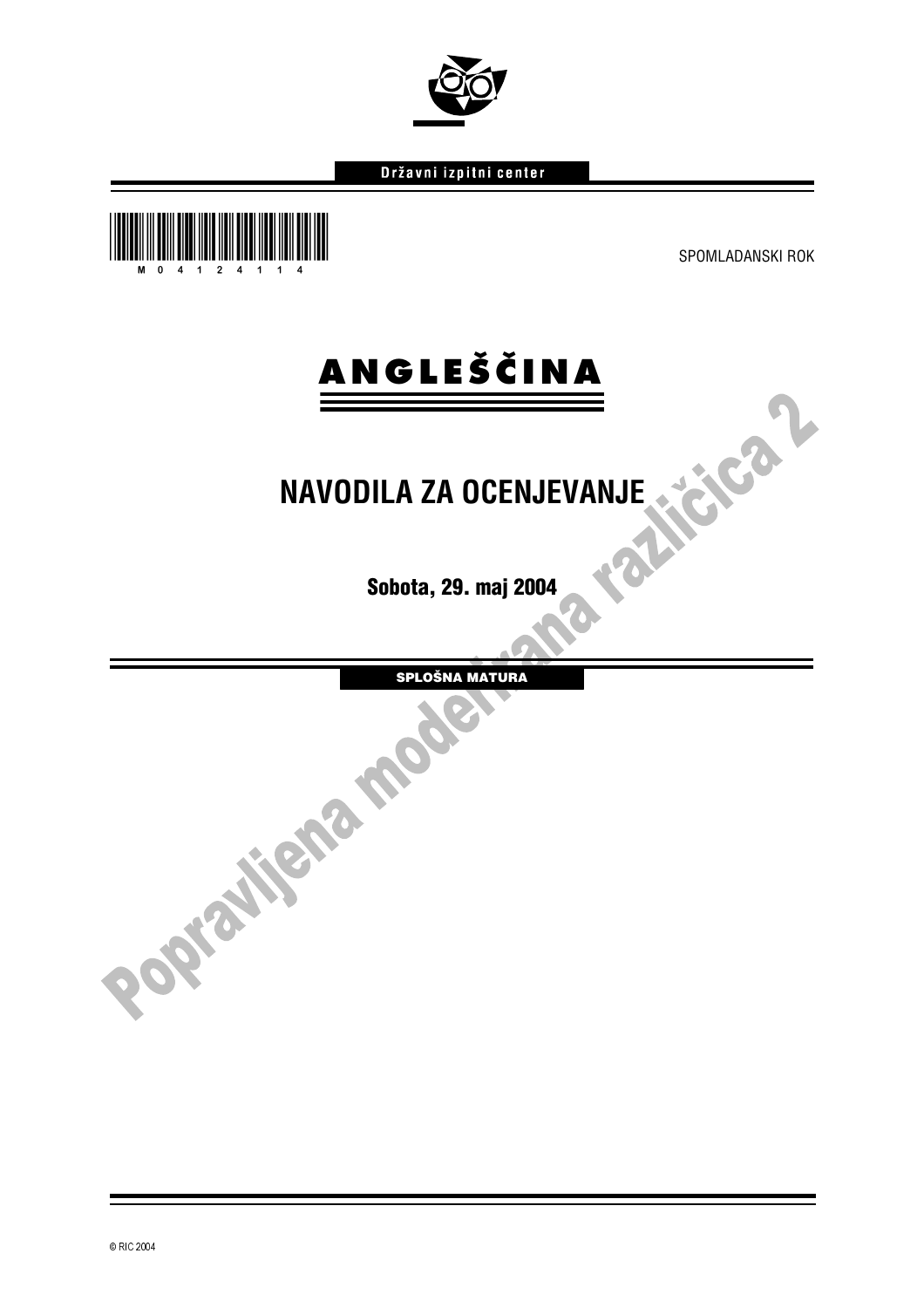# Izpitna pola 1<br>A: BRALNO RAZUMEVANJE

A: BRALAND RAZUMEVANDE<br>A: Bravilhi edgeveri ee teëkvisie z ere Pravilni odgovori se točkujejo z eno točko.

| <b>OR/VR</b><br><b>OR/VR</b><br><b>TASK 1: SHORT ANSWERS</b><br><b>TASK 3: TRUE / FALSE / NOT GIVEN</b><br>Riders on the storm<br>Comic relief<br>1. No reliable/decent weather forecasting system / Few<br>1 <sup>1</sup><br>$\top$<br>2 NG<br>data<br>2. RAF crew / Scientists from the Met Office<br>3 NG<br>4 <sub>1</sub><br>3 Difference in temperature<br>5 NG<br>4 Ice skaters<br>6.<br>$\mathsf{T}$<br>5. Sea temperature / (Speed and) heat / Speed and<br>7 <sub>T</sub><br>energy / Degree/Lack of vertical shear<br>6. When hitting land / the USA / On land<br>8 <sub>1</sub><br>7 Lack of money/co-operation<br>9 F<br>NESPREJEMLJIVO: samo 'money' ali samo 'co-<br>10 F<br>operation'<br><b>OR</b><br><b>VR</b><br><b>TASK 2: MATCHING</b><br><b>TASK 2: GAPPED TEXT</b><br>Doomed civilisations<br>The spa attraction<br>1 G<br>1 F<br>2 <sub>1</sub><br>2 <sup>2</sup><br>D<br>3H<br>3 H<br>$4 \quad$<br>D<br>4 J<br>5 F<br>5 A<br>E<br>6 F<br>6 —<br>$7 \quad B$<br>7 C<br>$\mathbf C$<br>8.<br>8 B<br>9.<br>9 D<br>A<br>10 <sub>1</sub><br>G<br>E = odvečni stavek<br>Za slovnične napake in nepravilno napisane besede točk ne odštevamo.<br>٠<br>Nepravilno napisanih besed, ki se pomensko razlikujejo od pravilnih rešitev, ne upoštevamo.<br>٠<br>Zunanji ocenjevalci bodo po lastni presoji upoštevali tudi smiselno pravilne odgovore, ki niso<br>٠<br>navedeni v navodilih za ocenjevanje.<br>Dolžina odgovorov: |
|-----------------------------------------------------------------------------------------------------------------------------------------------------------------------------------------------------------------------------------------------------------------------------------------------------------------------------------------------------------------------------------------------------------------------------------------------------------------------------------------------------------------------------------------------------------------------------------------------------------------------------------------------------------------------------------------------------------------------------------------------------------------------------------------------------------------------------------------------------------------------------------------------------------------------------------------------------------------------------------------------------------------------------------------------------------------------------------------------------------------------------------------------------------------------------------------------------------------------------------------------------------------------------------------------------------------------------------------------------------------------------------------------------------------------------------------------|
|                                                                                                                                                                                                                                                                                                                                                                                                                                                                                                                                                                                                                                                                                                                                                                                                                                                                                                                                                                                                                                                                                                                                                                                                                                                                                                                                                                                                                                               |
|                                                                                                                                                                                                                                                                                                                                                                                                                                                                                                                                                                                                                                                                                                                                                                                                                                                                                                                                                                                                                                                                                                                                                                                                                                                                                                                                                                                                                                               |
|                                                                                                                                                                                                                                                                                                                                                                                                                                                                                                                                                                                                                                                                                                                                                                                                                                                                                                                                                                                                                                                                                                                                                                                                                                                                                                                                                                                                                                               |
| a) Če kandidat odgovori s celim stavkom, upoštevamo, če je odgovor pravilen.<br>b) Če kandidat odgovori v stavkih, ki jih prepiše iz besedila in slučajno vsebujejo tudi odgovor na<br>zastavljeno vprašanje, odgovora ne upoštevamo kot pravilnega.<br>SEŠTEVEK TOČK POLE 1A – OR: 7 + 10 + 10. Največje možno število točk: 27.<br>SEŠTEVEK TOČK POLE 1A - VR: 7 + 9 + 10. Največje možno število točk: 26.                                                                                                                                                                                                                                                                                                                                                                                                                                                                                                                                                                                                                                                                                                                                                                                                                                                                                                                                                                                                                                 |
|                                                                                                                                                                                                                                                                                                                                                                                                                                                                                                                                                                                                                                                                                                                                                                                                                                                                                                                                                                                                                                                                                                                                                                                                                                                                                                                                                                                                                                               |

- 
- -● Za slovnične napake in nepravilno napisane besede točk ne odštevamo.<br>● Nepravilno napisanih besed, ki se **pomensko razlikujejo** od pravilnih rešitev, ne upoštevamo.
- -Nepravilno napisanih besed, ki se **pomensko razlikujejo** od pravilnih rešitev, ne upoštevamo.<br>Zunanji ocenjevalci bodo po lastni presoji upoštevali tudi smiselno pravilne odgovore, ki niso<br>navedeni v navodilih za ocenjevan Zunanji ocenjevalci bodo po lastni presoji upoštevali tudi smiselno pravilne odgovore, ki niso navedeni v navodilih za ocenjevanje.
- Dolžina odgovorov:  $\bullet$ 
	- a) Če kandidat odgovori s celim stavkom, upoštevamo, če je odgovor pravilen.
	- b) Če kandidat odgovori v stavkih, ki jih prepiše iz besedila in slučajno vsebujejo tudi odgovor na zastavljeno vprašanje, odgovora ne upoštevamo kot pravilnega.

 $\overline{2}$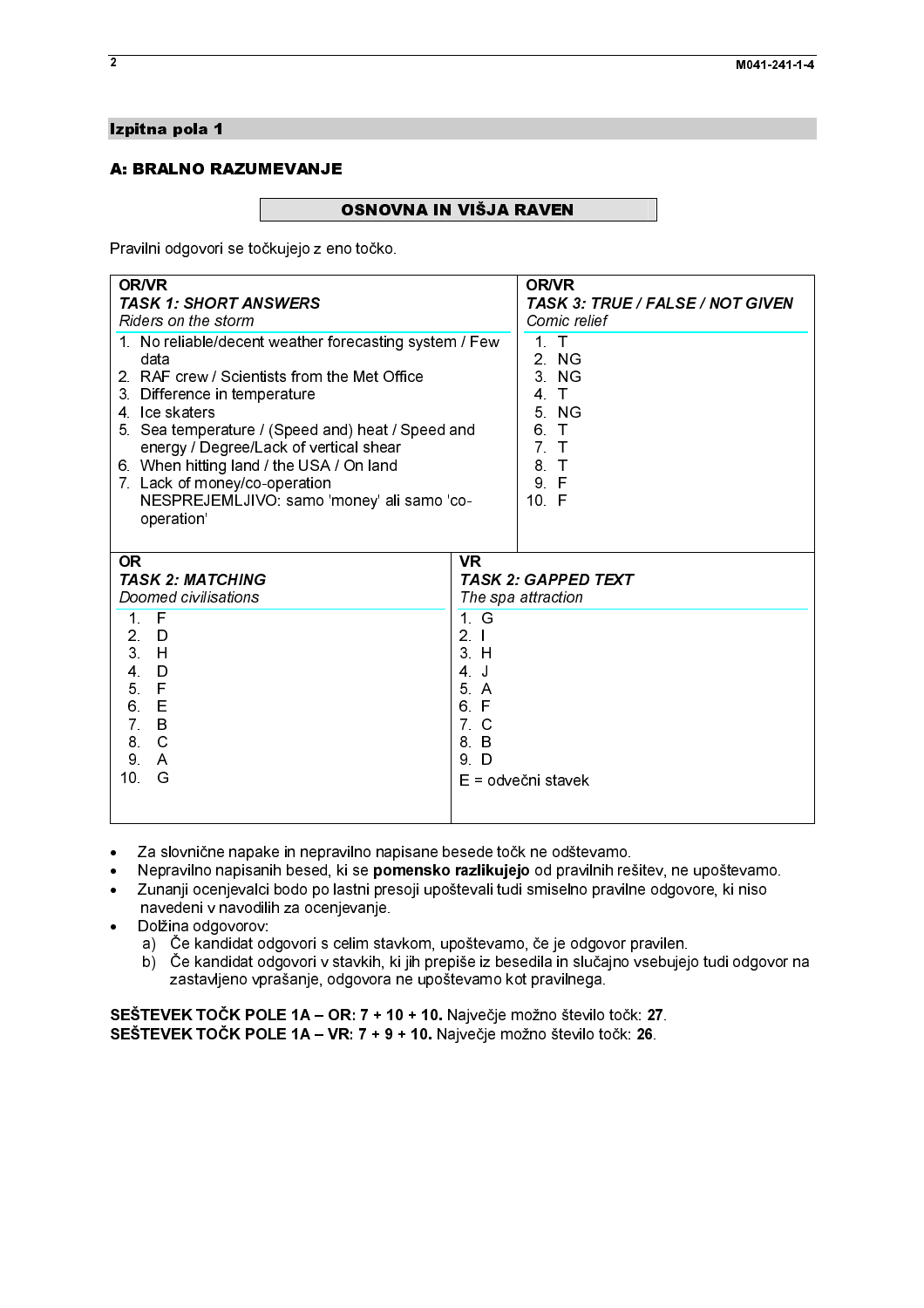# **Example 2** OSNOV

 $\frac{1}{2}$ UNITO DE MARIJA RAVIGIJA U TAM ISLAMA I<br>V tem delu izpitne pole ocenjujemo predvsem poznavanje in rabo jez<br>Nsi pravilni odgovori se točkujejo z eno točko. Skrajšane glagolske ol V tem delu izpitne pole ocenjujemo predvsem poznavanje in rabo jezika, zato **ne** upoštevamo napačno.<br>napisanih besed niti slovnično oporečnih rešitev. napisanih besed niti slovnično oporečnih rešitev.

Vsi pravilni odgovori se točkujejo z eno točko. Skrajšane glagolske oblike upoštevamo kot pravilne odgovore.

| <b>TASK 2: GAP FILL</b><br><b>TASK 1: GAP FILL</b><br>Life on Mars hopes after ice find<br>A fine balance<br>1. hadn't been offered<br>$\mathbf 1$ .<br>have<br>2 <sup>1</sup><br>2. wasn't planning / didn't plan / hadn't planned /<br>it/some<br>3 <sup>1</sup><br>hadn't been planning<br>at<br>Without<br>3 was called<br>4.<br>which<br>5 <sub>1</sub><br>4 has noticed<br>their/the<br>6.<br>5 came<br>7 <sub>1</sub><br>6 sharing<br>to<br>7 don't come<br>8.<br>since<br>9<br>on/to<br>8 have adapted / adapt<br>a/any<br>9 to leave<br>10 <sup>1</sup><br>11. us/me/everyone/everybody<br>10 uses<br>12.<br>by/with<br>11 is going on / goes on<br>13 <sup>7</sup><br>12 motivating<br>as<br>13. am encouraged / have been encouraged<br>14<br>of<br>14 (has) found<br>15 <sup>1</sup><br>there<br>$15$ is<br><b>VR</b><br><b>OR/VR</b><br><b>TASK 1: GAP FILL</b><br><b>TASK 3: WORD FORMATION</b><br>Visiting the great uncle Baba<br>Black arts flourishing among the<br>black-eyed beans<br>1 his/our<br>14 up<br>1 <sub>1</sub><br>unprofitable<br>15 yet/a/very/so/quite<br>2. reached/hit<br>2 <sup>1</sup><br>official<br>16 with/by<br>3 the/that<br>3 <sup>1</sup><br>typically<br>like<br>17 <sup>2</sup><br>4 and<br>retailer(s)<br>4<br>18 turned/switched<br>5 too<br>5.<br>announcements<br>19 net/protection<br>airport/Airport<br>6.<br>6.<br>significant<br>7 <sup>1</sup><br>away/off<br>(non-)alcoholic/alcohol-free<br>20 <sub>1</sub><br>7.<br>meant<br>8.<br>possibilities<br>21 why<br>8 where<br>9.<br>complaints<br>22 sun/weather/climate/day/morning<br>9 by<br>10 <sup>1</sup><br>choice<br>23 take<br>10 from<br>24 what/the/many/various/typical/<br>11. off/out<br>different/several<br>25 them<br>12 whose<br>13 made |  |  |  |  | <b>OR/VR</b> |  |
|------------------------------------------------------------------------------------------------------------------------------------------------------------------------------------------------------------------------------------------------------------------------------------------------------------------------------------------------------------------------------------------------------------------------------------------------------------------------------------------------------------------------------------------------------------------------------------------------------------------------------------------------------------------------------------------------------------------------------------------------------------------------------------------------------------------------------------------------------------------------------------------------------------------------------------------------------------------------------------------------------------------------------------------------------------------------------------------------------------------------------------------------------------------------------------------------------------------------------------------------------------------------------------------------------------------------------------------------------------------------------------------------------------------------------------------------------------------------------------------------------------------------------------------------------------------------------------------------------------------------------------------------------------------------------------------------------------------------------------------------------------------|--|--|--|--|--------------|--|
|                                                                                                                                                                                                                                                                                                                                                                                                                                                                                                                                                                                                                                                                                                                                                                                                                                                                                                                                                                                                                                                                                                                                                                                                                                                                                                                                                                                                                                                                                                                                                                                                                                                                                                                                                                  |  |  |  |  |              |  |
|                                                                                                                                                                                                                                                                                                                                                                                                                                                                                                                                                                                                                                                                                                                                                                                                                                                                                                                                                                                                                                                                                                                                                                                                                                                                                                                                                                                                                                                                                                                                                                                                                                                                                                                                                                  |  |  |  |  |              |  |
|                                                                                                                                                                                                                                                                                                                                                                                                                                                                                                                                                                                                                                                                                                                                                                                                                                                                                                                                                                                                                                                                                                                                                                                                                                                                                                                                                                                                                                                                                                                                                                                                                                                                                                                                                                  |  |  |  |  |              |  |
|                                                                                                                                                                                                                                                                                                                                                                                                                                                                                                                                                                                                                                                                                                                                                                                                                                                                                                                                                                                                                                                                                                                                                                                                                                                                                                                                                                                                                                                                                                                                                                                                                                                                                                                                                                  |  |  |  |  |              |  |
|                                                                                                                                                                                                                                                                                                                                                                                                                                                                                                                                                                                                                                                                                                                                                                                                                                                                                                                                                                                                                                                                                                                                                                                                                                                                                                                                                                                                                                                                                                                                                                                                                                                                                                                                                                  |  |  |  |  |              |  |
|                                                                                                                                                                                                                                                                                                                                                                                                                                                                                                                                                                                                                                                                                                                                                                                                                                                                                                                                                                                                                                                                                                                                                                                                                                                                                                                                                                                                                                                                                                                                                                                                                                                                                                                                                                  |  |  |  |  |              |  |
|                                                                                                                                                                                                                                                                                                                                                                                                                                                                                                                                                                                                                                                                                                                                                                                                                                                                                                                                                                                                                                                                                                                                                                                                                                                                                                                                                                                                                                                                                                                                                                                                                                                                                                                                                                  |  |  |  |  |              |  |
|                                                                                                                                                                                                                                                                                                                                                                                                                                                                                                                                                                                                                                                                                                                                                                                                                                                                                                                                                                                                                                                                                                                                                                                                                                                                                                                                                                                                                                                                                                                                                                                                                                                                                                                                                                  |  |  |  |  |              |  |
|                                                                                                                                                                                                                                                                                                                                                                                                                                                                                                                                                                                                                                                                                                                                                                                                                                                                                                                                                                                                                                                                                                                                                                                                                                                                                                                                                                                                                                                                                                                                                                                                                                                                                                                                                                  |  |  |  |  |              |  |
|                                                                                                                                                                                                                                                                                                                                                                                                                                                                                                                                                                                                                                                                                                                                                                                                                                                                                                                                                                                                                                                                                                                                                                                                                                                                                                                                                                                                                                                                                                                                                                                                                                                                                                                                                                  |  |  |  |  |              |  |
|                                                                                                                                                                                                                                                                                                                                                                                                                                                                                                                                                                                                                                                                                                                                                                                                                                                                                                                                                                                                                                                                                                                                                                                                                                                                                                                                                                                                                                                                                                                                                                                                                                                                                                                                                                  |  |  |  |  |              |  |
|                                                                                                                                                                                                                                                                                                                                                                                                                                                                                                                                                                                                                                                                                                                                                                                                                                                                                                                                                                                                                                                                                                                                                                                                                                                                                                                                                                                                                                                                                                                                                                                                                                                                                                                                                                  |  |  |  |  |              |  |
|                                                                                                                                                                                                                                                                                                                                                                                                                                                                                                                                                                                                                                                                                                                                                                                                                                                                                                                                                                                                                                                                                                                                                                                                                                                                                                                                                                                                                                                                                                                                                                                                                                                                                                                                                                  |  |  |  |  |              |  |
|                                                                                                                                                                                                                                                                                                                                                                                                                                                                                                                                                                                                                                                                                                                                                                                                                                                                                                                                                                                                                                                                                                                                                                                                                                                                                                                                                                                                                                                                                                                                                                                                                                                                                                                                                                  |  |  |  |  |              |  |
|                                                                                                                                                                                                                                                                                                                                                                                                                                                                                                                                                                                                                                                                                                                                                                                                                                                                                                                                                                                                                                                                                                                                                                                                                                                                                                                                                                                                                                                                                                                                                                                                                                                                                                                                                                  |  |  |  |  |              |  |
|                                                                                                                                                                                                                                                                                                                                                                                                                                                                                                                                                                                                                                                                                                                                                                                                                                                                                                                                                                                                                                                                                                                                                                                                                                                                                                                                                                                                                                                                                                                                                                                                                                                                                                                                                                  |  |  |  |  |              |  |
|                                                                                                                                                                                                                                                                                                                                                                                                                                                                                                                                                                                                                                                                                                                                                                                                                                                                                                                                                                                                                                                                                                                                                                                                                                                                                                                                                                                                                                                                                                                                                                                                                                                                                                                                                                  |  |  |  |  |              |  |
|                                                                                                                                                                                                                                                                                                                                                                                                                                                                                                                                                                                                                                                                                                                                                                                                                                                                                                                                                                                                                                                                                                                                                                                                                                                                                                                                                                                                                                                                                                                                                                                                                                                                                                                                                                  |  |  |  |  |              |  |
| SEŠTEVEK TOČK POLE 1B - OR: 15 + 15 + 10. Največje možno število točk: 40.<br>SEŠTEVEK TOČK POLE 1B - VR: 25 + 15 + 10. Največje možno število točk: 50.                                                                                                                                                                                                                                                                                                                                                                                                                                                                                                                                                                                                                                                                                                                                                                                                                                                                                                                                                                                                                                                                                                                                                                                                                                                                                                                                                                                                                                                                                                                                                                                                         |  |  |  |  |              |  |
|                                                                                                                                                                                                                                                                                                                                                                                                                                                                                                                                                                                                                                                                                                                                                                                                                                                                                                                                                                                                                                                                                                                                                                                                                                                                                                                                                                                                                                                                                                                                                                                                                                                                                                                                                                  |  |  |  |  |              |  |
|                                                                                                                                                                                                                                                                                                                                                                                                                                                                                                                                                                                                                                                                                                                                                                                                                                                                                                                                                                                                                                                                                                                                                                                                                                                                                                                                                                                                                                                                                                                                                                                                                                                                                                                                                                  |  |  |  |  |              |  |
|                                                                                                                                                                                                                                                                                                                                                                                                                                                                                                                                                                                                                                                                                                                                                                                                                                                                                                                                                                                                                                                                                                                                                                                                                                                                                                                                                                                                                                                                                                                                                                                                                                                                                                                                                                  |  |  |  |  |              |  |
|                                                                                                                                                                                                                                                                                                                                                                                                                                                                                                                                                                                                                                                                                                                                                                                                                                                                                                                                                                                                                                                                                                                                                                                                                                                                                                                                                                                                                                                                                                                                                                                                                                                                                                                                                                  |  |  |  |  |              |  |
|                                                                                                                                                                                                                                                                                                                                                                                                                                                                                                                                                                                                                                                                                                                                                                                                                                                                                                                                                                                                                                                                                                                                                                                                                                                                                                                                                                                                                                                                                                                                                                                                                                                                                                                                                                  |  |  |  |  |              |  |
|                                                                                                                                                                                                                                                                                                                                                                                                                                                                                                                                                                                                                                                                                                                                                                                                                                                                                                                                                                                                                                                                                                                                                                                                                                                                                                                                                                                                                                                                                                                                                                                                                                                                                                                                                                  |  |  |  |  |              |  |
|                                                                                                                                                                                                                                                                                                                                                                                                                                                                                                                                                                                                                                                                                                                                                                                                                                                                                                                                                                                                                                                                                                                                                                                                                                                                                                                                                                                                                                                                                                                                                                                                                                                                                                                                                                  |  |  |  |  |              |  |
|                                                                                                                                                                                                                                                                                                                                                                                                                                                                                                                                                                                                                                                                                                                                                                                                                                                                                                                                                                                                                                                                                                                                                                                                                                                                                                                                                                                                                                                                                                                                                                                                                                                                                                                                                                  |  |  |  |  |              |  |
|                                                                                                                                                                                                                                                                                                                                                                                                                                                                                                                                                                                                                                                                                                                                                                                                                                                                                                                                                                                                                                                                                                                                                                                                                                                                                                                                                                                                                                                                                                                                                                                                                                                                                                                                                                  |  |  |  |  |              |  |
|                                                                                                                                                                                                                                                                                                                                                                                                                                                                                                                                                                                                                                                                                                                                                                                                                                                                                                                                                                                                                                                                                                                                                                                                                                                                                                                                                                                                                                                                                                                                                                                                                                                                                                                                                                  |  |  |  |  |              |  |
|                                                                                                                                                                                                                                                                                                                                                                                                                                                                                                                                                                                                                                                                                                                                                                                                                                                                                                                                                                                                                                                                                                                                                                                                                                                                                                                                                                                                                                                                                                                                                                                                                                                                                                                                                                  |  |  |  |  |              |  |
|                                                                                                                                                                                                                                                                                                                                                                                                                                                                                                                                                                                                                                                                                                                                                                                                                                                                                                                                                                                                                                                                                                                                                                                                                                                                                                                                                                                                                                                                                                                                                                                                                                                                                                                                                                  |  |  |  |  |              |  |
|                                                                                                                                                                                                                                                                                                                                                                                                                                                                                                                                                                                                                                                                                                                                                                                                                                                                                                                                                                                                                                                                                                                                                                                                                                                                                                                                                                                                                                                                                                                                                                                                                                                                                                                                                                  |  |  |  |  |              |  |
|                                                                                                                                                                                                                                                                                                                                                                                                                                                                                                                                                                                                                                                                                                                                                                                                                                                                                                                                                                                                                                                                                                                                                                                                                                                                                                                                                                                                                                                                                                                                                                                                                                                                                                                                                                  |  |  |  |  |              |  |
|                                                                                                                                                                                                                                                                                                                                                                                                                                                                                                                                                                                                                                                                                                                                                                                                                                                                                                                                                                                                                                                                                                                                                                                                                                                                                                                                                                                                                                                                                                                                                                                                                                                                                                                                                                  |  |  |  |  |              |  |
|                                                                                                                                                                                                                                                                                                                                                                                                                                                                                                                                                                                                                                                                                                                                                                                                                                                                                                                                                                                                                                                                                                                                                                                                                                                                                                                                                                                                                                                                                                                                                                                                                                                                                                                                                                  |  |  |  |  |              |  |
|                                                                                                                                                                                                                                                                                                                                                                                                                                                                                                                                                                                                                                                                                                                                                                                                                                                                                                                                                                                                                                                                                                                                                                                                                                                                                                                                                                                                                                                                                                                                                                                                                                                                                                                                                                  |  |  |  |  |              |  |
|                                                                                                                                                                                                                                                                                                                                                                                                                                                                                                                                                                                                                                                                                                                                                                                                                                                                                                                                                                                                                                                                                                                                                                                                                                                                                                                                                                                                                                                                                                                                                                                                                                                                                                                                                                  |  |  |  |  |              |  |
|                                                                                                                                                                                                                                                                                                                                                                                                                                                                                                                                                                                                                                                                                                                                                                                                                                                                                                                                                                                                                                                                                                                                                                                                                                                                                                                                                                                                                                                                                                                                                                                                                                                                                                                                                                  |  |  |  |  |              |  |
|                                                                                                                                                                                                                                                                                                                                                                                                                                                                                                                                                                                                                                                                                                                                                                                                                                                                                                                                                                                                                                                                                                                                                                                                                                                                                                                                                                                                                                                                                                                                                                                                                                                                                                                                                                  |  |  |  |  |              |  |
|                                                                                                                                                                                                                                                                                                                                                                                                                                                                                                                                                                                                                                                                                                                                                                                                                                                                                                                                                                                                                                                                                                                                                                                                                                                                                                                                                                                                                                                                                                                                                                                                                                                                                                                                                                  |  |  |  |  |              |  |
|                                                                                                                                                                                                                                                                                                                                                                                                                                                                                                                                                                                                                                                                                                                                                                                                                                                                                                                                                                                                                                                                                                                                                                                                                                                                                                                                                                                                                                                                                                                                                                                                                                                                                                                                                                  |  |  |  |  |              |  |
|                                                                                                                                                                                                                                                                                                                                                                                                                                                                                                                                                                                                                                                                                                                                                                                                                                                                                                                                                                                                                                                                                                                                                                                                                                                                                                                                                                                                                                                                                                                                                                                                                                                                                                                                                                  |  |  |  |  |              |  |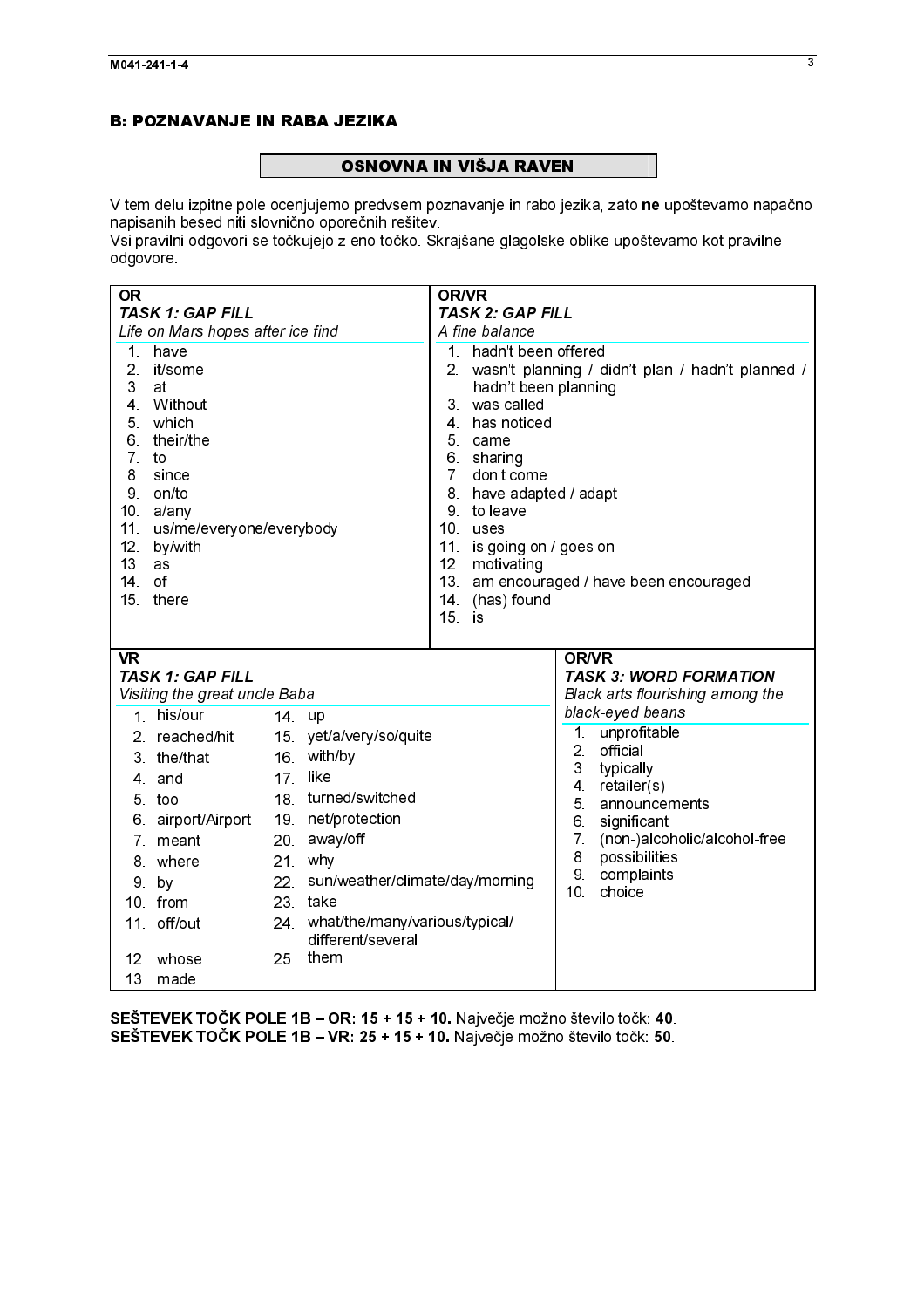## Izpitna pola 2

# SLUŠNO RAZUMEVANJE

### OSNOVNA IN VIŠJA RAVEN

Pravilni odgovori se točkujejo z eno točko.

| Del A        | Del B                                                  |
|--------------|--------------------------------------------------------|
| Drug overuse | Super trees                                            |
| F            | Importing (super) trees                                |
| 2.<br>F      | Garden pea(s)<br>2 <sup>1</sup>                        |
| 3.           | For wood production<br>3.                              |
| F<br>4.      | 4 A change in the landscape / Hostile reaction         |
| 5.           | 5. In the 80s / 20 years ago                           |
| 6.<br>F      | Moist AND warm conditions / Good conditions<br>6.      |
| 7.           | Fuel / Substitute for petrol / Cars/Energy/Bio-ethanol |
|              |                                                        |

- Za slovnične napake in nepravilno napisane besede točk ne odštevamo.<br>● Nepravilno napisanih besed, ki se **nomensko razlikujejo** od pravilnih reš
- 
- $\ddot{\phantom{a}}$ -Nepravilno napisanih besed, ki se **pomensko razlikujejo** od pravilnih rešitev, ne upoštevamo.<br>Zunanji ocenjevalci bodo po lastni presoji upoštevali tudi smiselno pravilne odgovore, ki niso<br>navedeni v navodilih za ocenjevan Zunanji ocenjevalci bodo po lastni presoji upoštevali tudi smiselno pravilne odgovore, ki niso navedeni v navodilih za ocenjevanje.

SEŠTEVEK TOČK POLE 2: 7 + 7. Največje možno število točk: 14.

### DEL A

# $\ddot{\phantom{0}}$  Transkripcija

### Drug overuse

On "You and Yours" today we look at new evidence that old people's homes are overusing drugs to subdue their residents.

INTERVIEWER: Nursing homes have been accused of keeping thousands of old people in what one charity for the elderly has called chemical straitjackets. After a study found that one in five residents was being inappropriately prescribed neuroleptic medicines. The research was carried out at King's College, London, and one of the researchers behind it, Steven Jackson, joins us now. What is wrong with the use of these drugs, Steven?

STEVEN JACKSON: Well, they can produce both side effects as well as only very limited beneficial effects. So that the use of drugs that cause such side effects should be very carefully scrutinized before being used.

### INTERVIEWER: And are these drugs mind-altering?

STEVEN JACKSON: They can be, they work directly on the brain and they can affect the way the brain works and indeed sometimes the wanted effect is, is to produce sedation but they may, and I repeat may, produce deterioration of a more permanent nature in brain function although this remains unclear.

### INTERVIEWER: So, from your research, do you believe that they are being used inappropriately, in other words overused?

STEVEN JACKSON: Yes, we have found definite evidence of overuse of these drugs within the nursing home sector.

### INTERVIEWER: And why do you believe this is?

STEVEN JACKSON: I think it's a variety of factors, there's no doubt that there is under-resourced staffing levels in the nursing home sector and there's also little doubt that these drugs may enable patients to be managed with fewer staff. I would stress, of course, that the staff working in nursing homes are working in very a difficult environment and the funding levels available are not optimal.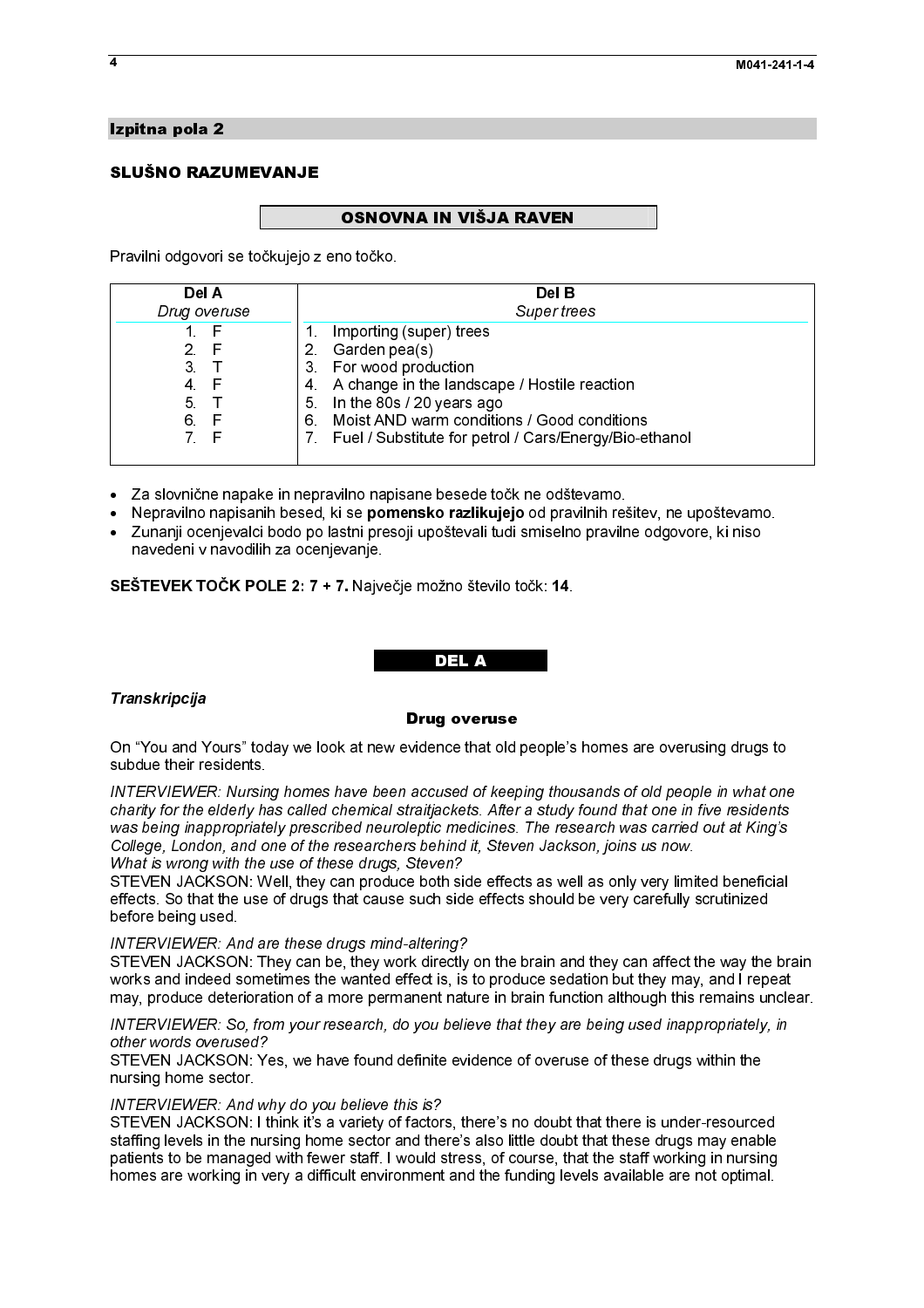INTERVIEWER: So, just in a couple of lines, what are repercussions on patients taking these drugs? STEVEN JACKSON: Well, the sorts of side effects that they may cause include a fall in blood pressure on standing, which can lead to falls, can also cause dry mouth, they can also cause confusion, as well as over-sedation.

INTERVIEWER: Well, listening to that is Sheila Scott from the National Care Homes Association and Paul Bairstow, who's the Liberal Democrat spokesman for older people. Paul Bairstow, these neuroleptic drugs are being prescribed it seems to make elderly inmates of nursing homes easier to handle. Do you believe that?

PAUL BAIRSTOW: Well, I think in your question you actually put your finger on it. In some cases, and it is, I think, some cases, we do have situations where medication, neuroleptics, anti-psychotic drugs are being used more for the convenience of the home to manage difficult behaviour among some of the residents. And that is wholly unacceptable.

# del base de la construcción de la construcción de la construcción de la construcción de la construcción de la

### Transkripcija

### Super trees

With it he enclosed a cutting from the Manchester Evening News in 1981 and headline of that cutting reads as follows: "They could provide fuel and food, the big brother of the garden pea could revolutionise our lives within the next 20 years; we'll be eating it, reading it, and driving cars on fuel made from it".

Well Andrew asks: "what happened to it"? And the article in question was about so-called super trees and it alleged that the Forestry Commission was interested in importing these trees into this country. So, to find out more, we thought we'd better speak to the Forestry Commission. Tim Rollinson is its head of policy and practice, and he joins us from Edinburgh now.

INTERVIEWER: Tim, super trees related to garden peas – what on earth was all that about? TIM ROLLINSON: Taken in, in context of the time, 20 years ago, the main focus of activity in forestry in the UK, but also overseas, was really all about wood production – producing wood in order to, er, meet our needs.

### INTERVIEWER: And what were these super trees?

TIM ROLLINSON: Well, the super trees were a, a variety of species that were being looked at around the world with the thought that, as in agriculture, people were rather obsessed about yields and we're saying, well, can we increase the yields of what we've got in this country? And so a lot of research was done, and some still is, in looking at alternatives to what we've got.

## INTERVIEWER: So why is it changed? Why weren't super trees taken up?

TIM ROLLINSON: Well, partly I think that the scale of it was, was quite controversial. Science had allowed foresters essentially to plant faster and faster growing species on, on land that was seen as unproductive and inhospitable but there was a backlash – and the backlash was against relying on, er, exotic species and planting them in very large monocultures.

INTERVIEWER: And the Forestry Commission was receiving very hostile views from members of the public over what they were doing to the landscape.

TIM ROLLINSON: Indeed it was and it was a massive change in the landscape and so at the time that, the time that the article was written, er, we were just on the cusp of that and even in the 1980's people were starting to become concerned about, er, importing exotic species that might become invasive. They think of the examples, er, recent ones, as say Japanese knotweed or even longer back, er, the grey squirrel – where species have been introduced and then found to be really, er, more trouble than they were worth.

### INTERVIEWER: Can, can we get these rates of production, rates of growth that they were talking about then, now – from trees?

TIM ROLLINSON: Well we can, yeah we can still grow trees very, very quickly in this country, particularly with the kind of moist and warm conditions that we have – we mightn't always feel the weather's that way but it's very good conditions for growing trees in - and I think what's happened is that there's been a massive change in the way in which we view, er, trees and forests so that instead of yield being the main driver today it's, it's sustainability.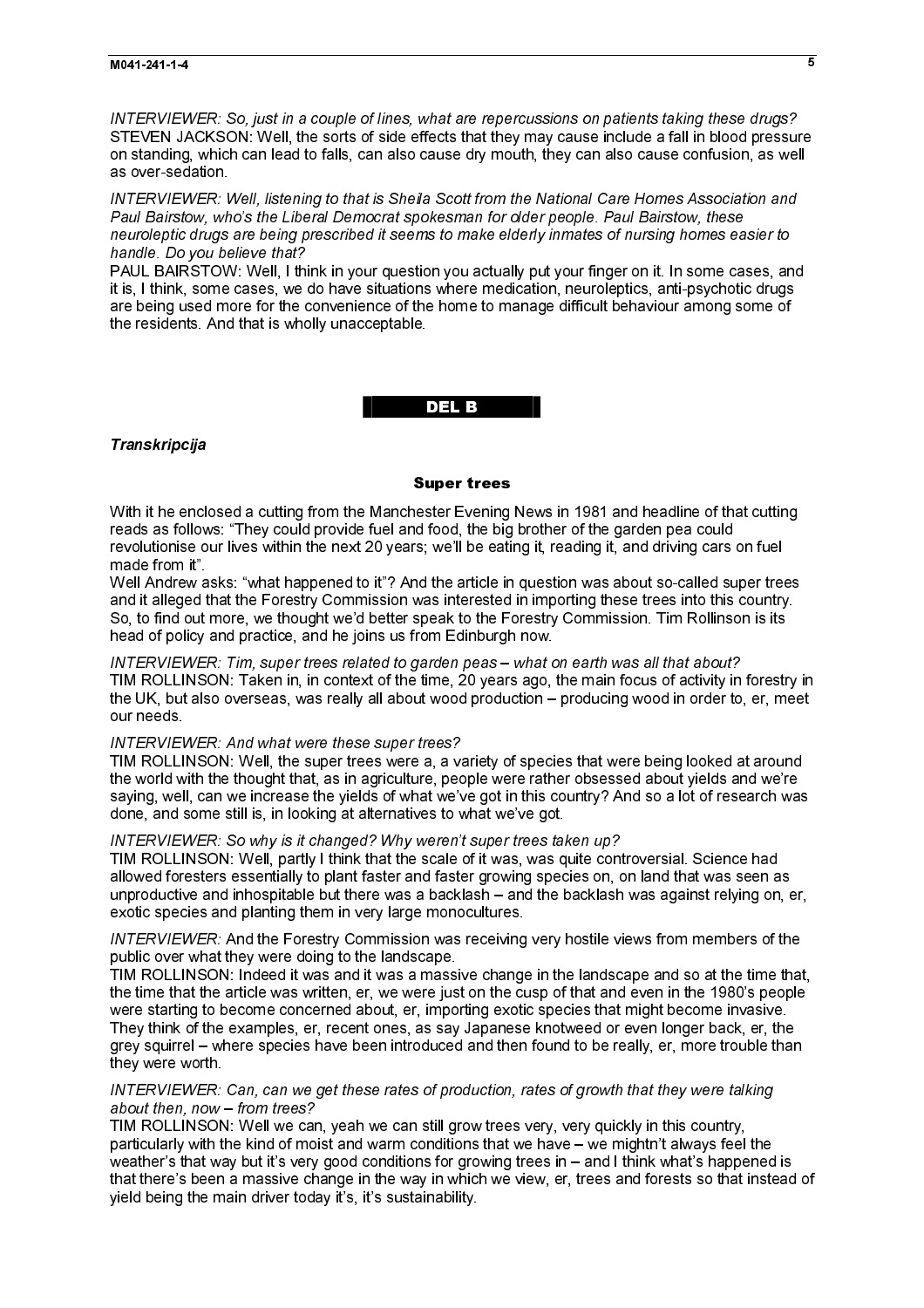INTERVIEWER: Well this, this article also mentions fuel for cars<br>TIM ROLLINSON: It does.

INTERVIEWER: Are you getting fuel from trees?<br>TIM ROLLINSON: Yes we are, that's, that's one of the things the, er, predictions, there that really has

 $\overline{6}$ 

INTERVIEWER: Are you g<br>INMERVIEWER: Are you g<br>TIM ROLLINSON: Yes we<br>come true.<br>INTERVIEWER: How do you<br>Solutions so, whereas the a<br>blum ROLLINSON: Today, whore somewhold biomass - that's the<br>substitute for petrol and, are<br> come those we are, there do you do Nor?<br>TIM ROLLINSON: Terminy, we are looking for as issny we're motive for the things to move in the things of the things the things the things the things the things the things the things INTERVIEV<br>TIM ROLLII<br>solutions sc<br>huge techn<br>woody biom<br>substitute for<br>biomass. INTERVIEWER: How do you do that?<br>TIM ROLLINSON: Today, we're looking for, as I say we're looking for much more ecologically based solutions of the state of the state of the best we now look it the voor  $-\infty$  of the two orders of the state of much more expectations in the best  $T$  say we have the much more expectations of  $\sim$  much more expectations suge technological ations ..., advances in the last 20 years and to there's ma<sub>s</sub> c, may instructed the woody borning the article woody borning the wood – and the state of the article wood – and the wood – and the wood – a woody bornes – hats technological advances in the last 20 years and so the determines as a step in the last 20 years and so the last 20 years and so the last 20 years and so the last 20 years and so the last 20 years and s w.bestitute for period and a match institution in the 4-to-the 4-ty as, as it seemed to be in the when the woodward from two product from the wood tree – to produce a straight of the tree are buses and taxis, et operating was written, an<br>substitute for personal, and that's not get a state of personal, and the<br>in-the-sky as, as it seemed to be in-the-sky as, as it seemed to be interested to be interest.<br>In the article of the article in the a was written, er, there are business and taxis, er, operating in Sweden, running on bio-ethanol from woody and taxis, er, operating in Sweden, running on bio-ethanol from woody and the sweden, running on bio-ethanol from wo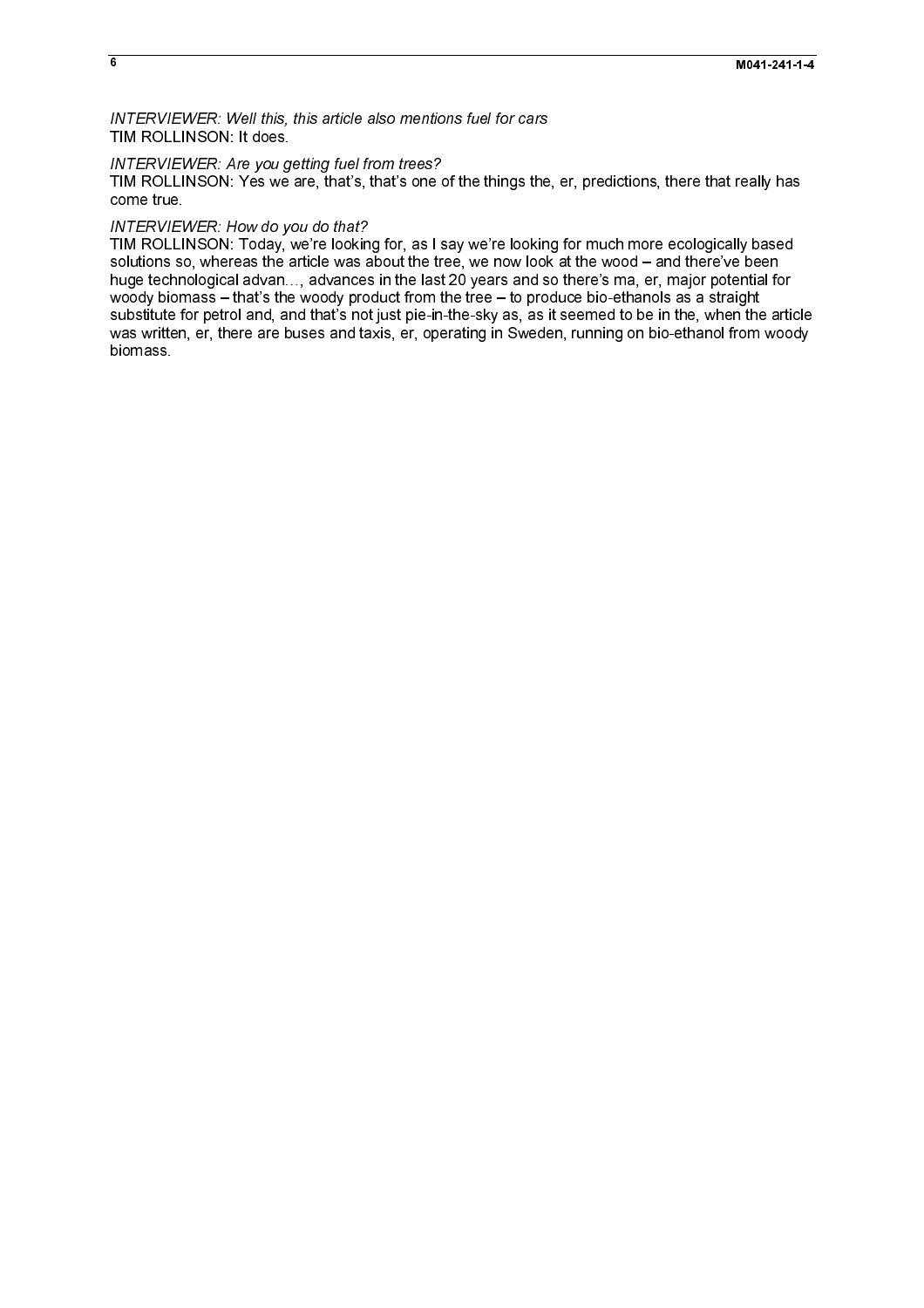# Izpitna pola 3

# **NALOGA A: PISMO**

# **VSEBINA**

Kandidat mora

- a) opisati dejavnosti, ki so mu bile všeč, oziroma tiste, ki mu niso bile všeč;
- b) predlagati dve spremembi za naslednje taborjenje.

**NALOGA A: PI**<br> **NALOGA A: PI**<br> **VSEBINA**<br>
Kandidat mora<br>
a) opisati de<br>
Če kandidat ne oo VSEBINA<br>Kandidat mora<br>a) opisati dejavnos<br>b) predlagati dve s<br>Če kandidat ne odgovor Kandidat n<br>a) op<br>b) pro<br>Če kandida a) opisati<br>b) predlag<br>Če kandidat ne a) predlagati dve spremembi za naslednje taborjenje.<br>
A) predlagati dve spremembi za naslednje taborjenje.<br>
Kanddat ne odgovori na eno od obeh iztočnic, vsebni ne prisodimo več, kot 3 b) predlagati dve spremembe spremembe izlačnic, vsebini naslednic, vsebini na naslednic, vsebini na naslednic.<br>Dogodki Če kandidat ne odgovori na eno od obeh iztočnic, vsebini ne prisodimo več kot 3 točke.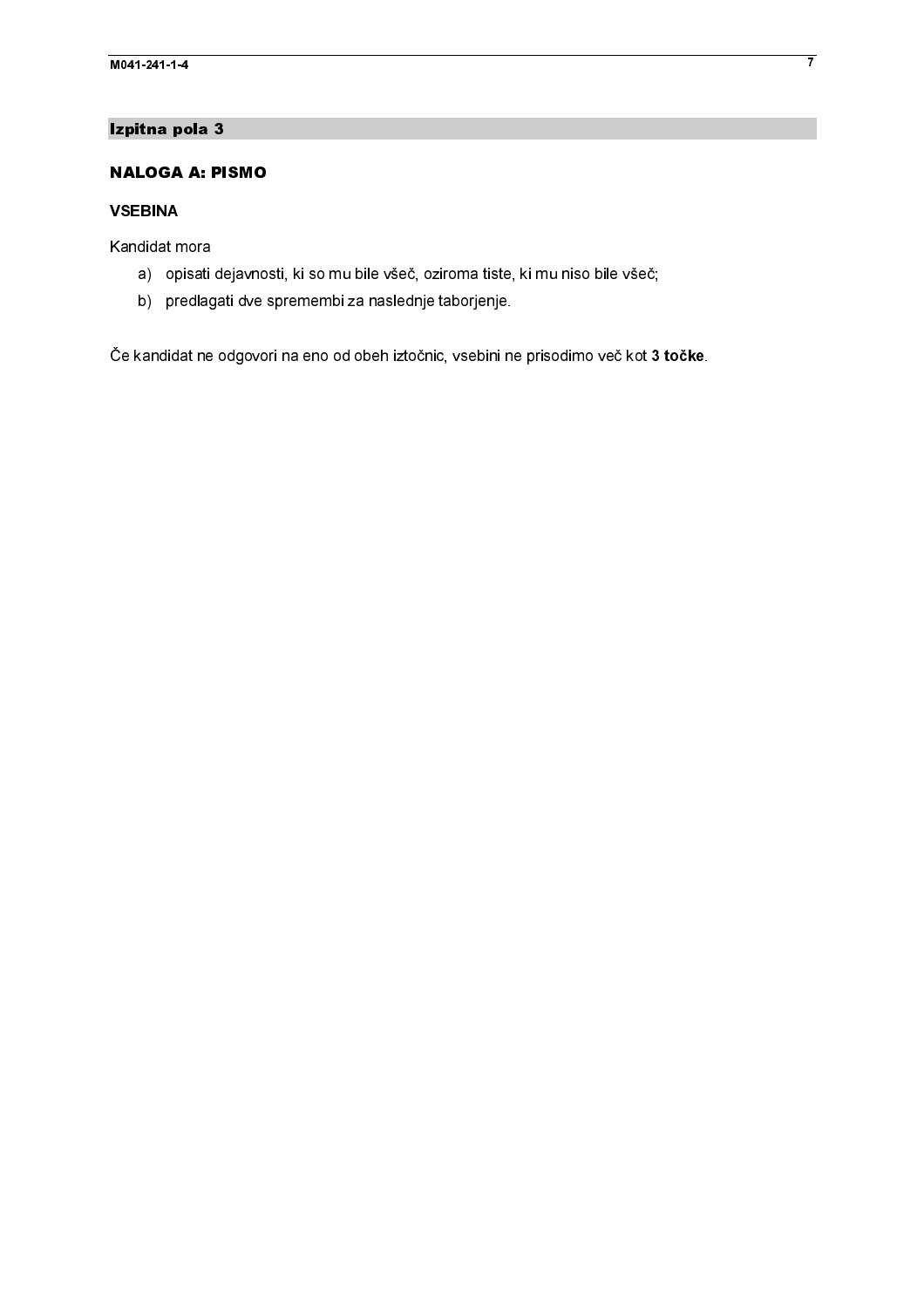| 5.<br>4<br>3<br>1<br>3<br>$\overline{\mathbf{2}}$<br>1<br>0 | <b>Vsebina</b><br>Kandidat popolnoma razvije iztočnice /<br>vsebina popolnoma ustreza.<br>Kandidat dokaj dobro razvije iztočnice /<br>vsebina v veliki meri ustreza nalogi.<br>Kandidat premalo razvije dane iztočnice<br>in/ali splošen vtis vsebinske ustreznosti.<br>2 Kandidat ne razvije iztočnic in naloga je<br>nepopolna in/ali vsebina ima nekaj<br>neprimernih informacij.<br>Vsebina v glavnem ne ustreza nalogi.<br><b>Oblika</b><br>Oblika primerna<br>Oblika ima eno do dve pomanjkljivosti.<br>Oblika neprimerna<br>Naloga nima zahtevane funkcionalne<br>oblike (npr. pisma). | 1. Če ima pismo manj kot 80 besed, mu za vsebino ne<br>prisodimo več kot 3 točke. Če je pismo daljše od 120<br>besed in popolnoma ustrezno, ga ocenimo po merilih<br>za ocenjevanje<br>2. Če je kandidat predložil pisni izdelek, ki ne sledi<br>navodilom, vsebina pa je neustrezna, mu točke<br>podelimo le v kategoriji oblika (3, 2 ali 1 točka),<br>v ostalih kategorijah pa mu ne prisodimo nobene točke<br>$(0 to \check{c}k)$<br>3. Če kandidat ne razvije iztočnic, pač pa v svojem pismu<br>zgolj dobesedno ponavlja besedilo iz iztočnic in<br>navodil, za vsebino dobi največ 3 točke.<br>1. Če pismo vsebuje in ima pravilno postavljene vse<br>potrebne elemente oblike: oba naslova, brez imena in<br>priimka nad naslovom pošiljatelja, datum, nagovor in<br>pozdrav ter čitljivo napisano ime pošiljatelja na koncu<br>pisma, mu dodelimo 3 točke.<br>2. Če manjkata, sta nepopolni ali napačno postavljeni<br>ena ali dve sestavini oblike pisma, kandidat ne more<br>dobiti več kot 2 točki.<br>3. Če manjkajo trije elementi, dobi 1 točko.<br>4. Če manjkajo več kot trije elementi, mu dodelimo<br>0 točk. |
|-------------------------------------------------------------|-----------------------------------------------------------------------------------------------------------------------------------------------------------------------------------------------------------------------------------------------------------------------------------------------------------------------------------------------------------------------------------------------------------------------------------------------------------------------------------------------------------------------------------------------------------------------------------------------|----------------------------------------------------------------------------------------------------------------------------------------------------------------------------------------------------------------------------------------------------------------------------------------------------------------------------------------------------------------------------------------------------------------------------------------------------------------------------------------------------------------------------------------------------------------------------------------------------------------------------------------------------------------------------------------------------------------------------------------------------------------------------------------------------------------------------------------------------------------------------------------------------------------------------------------------------------------------------------------------------------------------------------------------------------------------------------------------------------------------------------|
| 5.<br>4<br>3<br>2<br>1                                      | <b>Register</b><br>(= stopnja formalnosti + izbira besedila)<br>Register je povsem primeren.<br>Register je na splošno primeren, z enim<br>do dvema spodrsljajema.<br>Splošen vtis primernosti registra /<br>spodrsljaji ne motijo bralca in/ali večina<br>besedila je iz danih iztočnic.<br>Slabo poznavanje registra.<br>Register je neprimeren                                                                                                                                                                                                                                             | 1. Ker gre za uradno oziroma za poluradno pismo, se<br>mora to pričeti z Dear Mr/Mrs/Ms/Miss XY in zaključiti<br>z Yours sincerely ali Yours faithfully ali Yours truly.<br>2. Sprejmemo tudi, če je pismo zaključeno z With kind<br>regards ali Best wishes<br>3. Klicaj za Dear XY se kaznuje z odvzemom 1 točke.<br>Dvopičje sodi v ameriško angleščino in je dovoljeno.<br>4. Če sta v izdelku več kot dve okrajšani glagolski obliki,<br>odštejemo 1 točko.<br>5. Če ima pismo manj kot 80 besed, v tej kategoriji ne<br>dodelimo več kot 3 točke.<br>6. Če kandidat ne razvije iztočnic, pač pa v svojem pismu<br>zgolj dobesedno ponavlja besedilo iz iztočnic in<br>navodil, za register dobi največ 3 točke.<br>7. Če se kandidat podpiše zgolj z lastnim imenom, ne pa<br>s priimkom, se napaka kaznuje pri kategoriji register.<br>Podobno je kandidat kaznovan, če namesto podpisa<br>ponudi čačko.<br>8. Če kandidat za vsebino dobi 1 točko, pri kategoriji<br>register ne more dobiti več kot 3 točke.                                                                                                            |
| 5<br>4<br>3<br>$\overline{\mathbf{2}}$<br>1                 | Jezikovna pravilnost<br>Jezikovnih napak skoraj ni.<br>Malo jezikovnih napak.<br>Nekaj jezikovnih napak<br>Mnogo jezikovnih napak.<br>Jezikovno napačna je večina povedi.                                                                                                                                                                                                                                                                                                                                                                                                                     | 1. Napak, za katere smo točke odšteli že pri ostalih<br>kategorijah, ne smemo ponovno šteti za napake v tej<br>kategoriji<br>2. Če se ista napaka ponavlja ves čas, jo štejemo kot<br>eno samo napako.<br>3 Če je pismo krajše od 80 besed, v tej kategoriji ne<br>dodelimo več kot 3 točke.<br>4. Če kandidat ne razvije iztočnic, pač pa v svojem pismu<br>zgolj dobesedno ponavlja besedilo iz iztočnic in<br>navodil, za jezikovno pravilnost dobi največ 3 točke.<br>5 Če kandidat za vsebino dobi 1 točko, pri kategoriji<br>jezikovna pravilnost ne more dobiti več kot 3 točke.<br>Pri izdelku ne smemo iskati samo napak; presoditi<br>moramo, ali raba zapletenejših struktur morda ne odtehta<br>posameznih napak iz površnosti ali celo očitnih lapsusov.<br>Pri točkovanju v tej kategoriji usklajeno merimo dobre in<br>slabe strani izdelka                                                                                                                                                                                                                                                                       |
|                                                             |                                                                                                                                                                                                                                                                                                                                                                                                                                                                                                                                                                                               |                                                                                                                                                                                                                                                                                                                                                                                                                                                                                                                                                                                                                                                                                                                                                                                                                                                                                                                                                                                                                                                                                                                                  |
|                                                             |                                                                                                                                                                                                                                                                                                                                                                                                                                                                                                                                                                                               |                                                                                                                                                                                                                                                                                                                                                                                                                                                                                                                                                                                                                                                                                                                                                                                                                                                                                                                                                                                                                                                                                                                                  |
|                                                             |                                                                                                                                                                                                                                                                                                                                                                                                                                                                                                                                                                                               |                                                                                                                                                                                                                                                                                                                                                                                                                                                                                                                                                                                                                                                                                                                                                                                                                                                                                                                                                                                                                                                                                                                                  |
|                                                             |                                                                                                                                                                                                                                                                                                                                                                                                                                                                                                                                                                                               |                                                                                                                                                                                                                                                                                                                                                                                                                                                                                                                                                                                                                                                                                                                                                                                                                                                                                                                                                                                                                                                                                                                                  |
|                                                             |                                                                                                                                                                                                                                                                                                                                                                                                                                                                                                                                                                                               |                                                                                                                                                                                                                                                                                                                                                                                                                                                                                                                                                                                                                                                                                                                                                                                                                                                                                                                                                                                                                                                                                                                                  |
|                                                             |                                                                                                                                                                                                                                                                                                                                                                                                                                                                                                                                                                                               |                                                                                                                                                                                                                                                                                                                                                                                                                                                                                                                                                                                                                                                                                                                                                                                                                                                                                                                                                                                                                                                                                                                                  |
|                                                             |                                                                                                                                                                                                                                                                                                                                                                                                                                                                                                                                                                                               |                                                                                                                                                                                                                                                                                                                                                                                                                                                                                                                                                                                                                                                                                                                                                                                                                                                                                                                                                                                                                                                                                                                                  |
|                                                             |                                                                                                                                                                                                                                                                                                                                                                                                                                                                                                                                                                                               |                                                                                                                                                                                                                                                                                                                                                                                                                                                                                                                                                                                                                                                                                                                                                                                                                                                                                                                                                                                                                                                                                                                                  |
|                                                             |                                                                                                                                                                                                                                                                                                                                                                                                                                                                                                                                                                                               |                                                                                                                                                                                                                                                                                                                                                                                                                                                                                                                                                                                                                                                                                                                                                                                                                                                                                                                                                                                                                                                                                                                                  |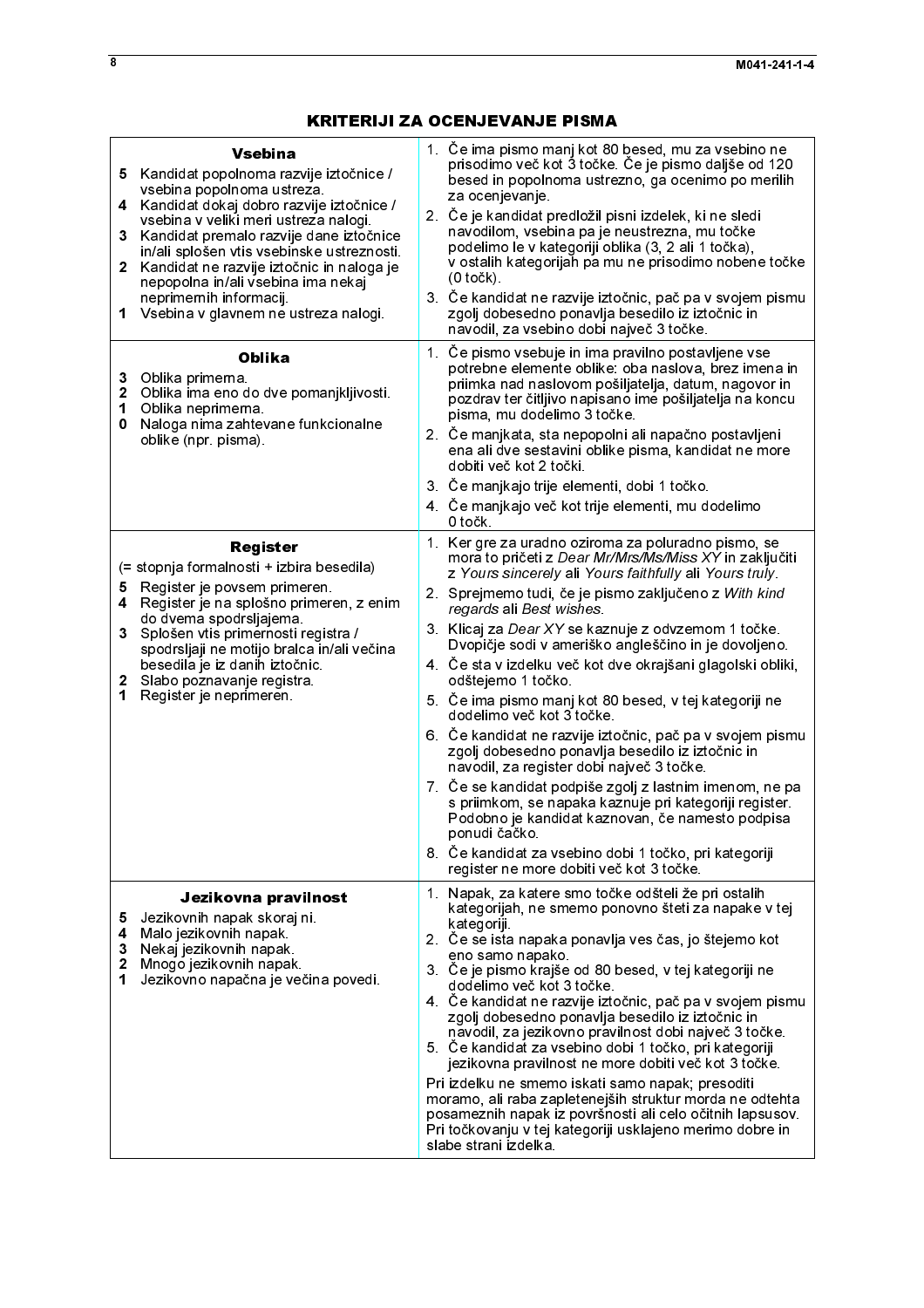| <b>Vsebina</b><br>5 Vsebina je bogato razčlenjena in<br>povsem primerna ter podprta z jasnimi<br>dokazi/primeri.<br>4 Vsebina je dobro razčlenjena in<br>primerna ter podprta z dokaj jasnimi<br>dokazi/primeri<br>3<br>Vsebina se ponavlja, je dovolj primerna<br>in podprta z zelo stereotipnimi<br>dokazi/primeri.<br>2 Vsebina z nekaj neprimernimi<br>informacijami in/ali podprta z zelo<br>poenostavljenimi dokazi/primeri<br>in/ali esej je prekratek za presojo.<br>Vsebina je v glavnem neprimerna.<br>1 | 1. Če je sestavek krajši od 150 besed, mu za vsebino ne<br>prisodimo več kot 3 točke. Če je sestavek daljši od 250<br>besed in popolnoma ustrezen, ga ocenimo po merilih za<br>ocenjevanje.<br>2. Če predloženi sestavek ni razpravljalni esej, a ustreza<br>naslovu (na primer zgodba, ki ilustrira problem),<br>v kategorijah vsebina in zgradba ne dodelimo več kot<br>3 točke, ostali dve kategoriji pa ocenimo po kriterijih.<br>3. Vse kategorije ocenimo z 0 točkami: a) če kandidat<br>eseja ni napisal, b) če je esej napisan s svinčnikom,<br>c) če je esej napisan na konceptnem listu, d) če je<br>esej krajši od 100 besed.<br>4. Če je kandidat popolnoma zgrešil naslov, mu<br>dodelimo v kategoriji VSEBINA 0 točk; pri vseh<br>ostalih kategorijah, tj. BESEDIŠČE, JEZIKOVNA<br>PRAVILNOST in ZGRADBA, pa ne več kot 2 točki.<br>5. Če je vsebina ocenjena z 1 točko, eseju ne dodelimo<br>več kot 3 točke v vseh ostalih kategorijah, tj.<br>BESEDIŠČE, JEZIKOVNA PRAVILNOST in<br><b>ZGRADBA.</b><br>Pri odločanju o ustreznosti vsebine naslovu je treba biti<br>previden. Različni ljudje mislimo, čustvujemo in seveda<br>pišemo na različne načine. Pomembno je, da se o vsebini<br>sestavka kandidat opredeli iztočnici primerno in se te<br>opredelitve tudi drži. Če to stori, morajo ocenjevalci sprejeti<br>vsak pristop, ne glede na to, ali se z njim osebno strinjajo<br>ali ne. Osebne vrednote, ki jih izražajo kandidati, niso in ne<br>morejo biti predmet ocenjevanja. |
|--------------------------------------------------------------------------------------------------------------------------------------------------------------------------------------------------------------------------------------------------------------------------------------------------------------------------------------------------------------------------------------------------------------------------------------------------------------------------------------------------------------------|------------------------------------------------------------------------------------------------------------------------------------------------------------------------------------------------------------------------------------------------------------------------------------------------------------------------------------------------------------------------------------------------------------------------------------------------------------------------------------------------------------------------------------------------------------------------------------------------------------------------------------------------------------------------------------------------------------------------------------------------------------------------------------------------------------------------------------------------------------------------------------------------------------------------------------------------------------------------------------------------------------------------------------------------------------------------------------------------------------------------------------------------------------------------------------------------------------------------------------------------------------------------------------------------------------------------------------------------------------------------------------------------------------------------------------------------------------------------------------------------------------|
| <b>Besedišče</b><br>Besedišče je primerno, pogosto<br>5.<br>nadpovprečno bogato<br>Besedišče je primerno, občasno<br>4<br>nadpovprečno bogato.<br>3<br>Besedišče je na splošno primerno,<br>opazimo posamezne napačne rabe<br>$\mathbf{2}$<br>Omejeno besedišče.<br>Nezadostno besedišče<br>1.                                                                                                                                                                                                                     | V tej kategoriji ocenjujemo raznolikost in bogastvo<br>besednega zaklada ter pravilno rabo besed v ustreznih<br>besednih zvezah.<br>1. Za isto napako ne odštevamo točk še pri kategoriji<br>jezikovna pravilnost<br>2. Če je sestavek v celoti napisan stilno neustrezno (v<br>pogovorni angleščini), mu v tej kategoriji ne dodelimo<br>več kot 3 točke.<br>3. Če sta v sestavku več kot dve okrajšavi glagolskih oblik,<br>odštejemo 1 točko<br>4 2 točki dodelimo za omejeno besedišče, tj. iste besede<br>se večkrat ponovijo; pogoste so napačne rabe besed.<br>5. Če je sestavek krajši od 150 besed, mu za besedišče ne<br>dodelimo več kot 3 točke                                                                                                                                                                                                                                                                                                                                                                                                                                                                                                                                                                                                                                                                                                                                                                                                                                                |
| Jezikovna pravilnost<br>5.<br>Pogosta raba bolj zapletenih jezikovnih<br>struktur, skoraj ni napak.<br>Raba bolj zapletenih jezikovnih<br>4<br>struktur, malo osnovnih napak.<br>Nekaj bolj zapletenih jezikovnih<br>3.<br>struktur, občasne osnovne napake.<br>Pogoste jezikovne napake.<br>2<br>Večina povedi je jezikovno napačnih.<br>1.                                                                                                                                                                       | V tej kategoriji ocenjujemo pravopis, besedotvorje ter raven<br>in pravilnost uporabljenih slovničnih struktur.<br>1. Za isto napako ne odštevamo točk še pri kategoriji<br>besedišče.<br>2. Če se ista napaka večkrat ponovi, jo štejemo kot eno<br>napako.<br>3. Če je sestavek krajši od 150 besed, mu pri kategoriji<br>jezikovna pravilnost ne dodelimo več kot 3 točke.<br>Pri izdelku ne smemo iskati samo napak; presoditi moramo,<br>ali raba zapletenejših struktur morda ne odtehta<br>posameznih napak iz površnosti ali celo očitnih lapsusov.<br>Pri točkovanju v tej kategoriji usklajeno merimo dobre in<br>slabe strani izdelka                                                                                                                                                                                                                                                                                                                                                                                                                                                                                                                                                                                                                                                                                                                                                                                                                                                           |
| Zgradba/vezljivost (koherenca)<br>Dobra vezijivost na ravni stavka,<br>5.<br>odstavka in sestavka<br>4 Besedilo daje vtis vezijivosti.<br>3 <sup>1</sup><br>Očitne nepovezanosti v zgradbi in/ali<br>pomanjkljiva razčlenjenost (ni<br>odstavkov itd.)<br>Slaba vezljivost<br>2<br>1<br>Vezljivosti ni.                                                                                                                                                                                                            | 1. Ce je esej napisan v enem odstavku, mu dodelimo<br>največ 3 točke<br>2. Do pomanjkljive oziroma slabe vezljivosti pride zaradi:<br>zaporedne rabe enostavnih povedi,<br>večkratne rabe enostavčnih odstavkov,<br>nelogično povezanih odstavkov,<br>٠<br>nepovezanih misli znotraj odstavka,<br>٠<br>manjkajočega elementa zgradbe, npr. zaključka.<br>٠                                                                                                                                                                                                                                                                                                                                                                                                                                                                                                                                                                                                                                                                                                                                                                                                                                                                                                                                                                                                                                                                                                                                                 |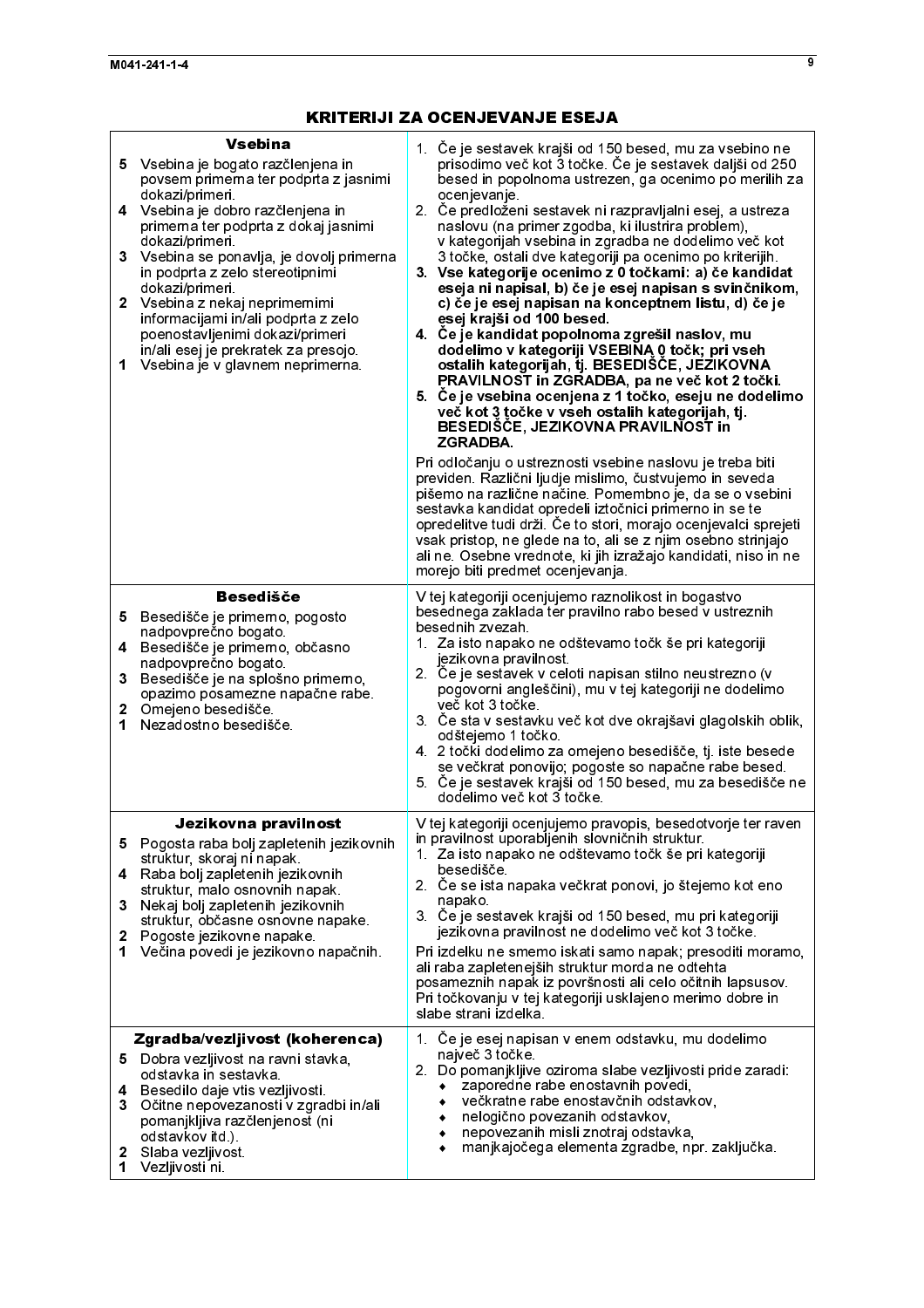## NALOGA B: DALJŠI PISNI SESTAVEK NA TEMO IZ KNJIŽEVNOSTI

Guidelines for external examiners – higher level to be used in conjunction with the<br>for higher level Task B. Guidelines for external examiners – higher level to be used in conjunction with the assessment criteria for higher level Task B.

### **Content**

**Discuss Myrtle's party** (in Chapter 2).<br>Content<br>The answers should mostly/exclusively deal with Myrtle's party, i.e. not discuss or describe the novel or F. Scott Fitzgerald. Various descriptions and evaluations of Myrtle's party are possible and, accordingly, acceptable as answers, since the candidates will reach different opinions about and evaluations of this party depending on their own views of partying and evaluations of individual character's behaviour, as seen through Nick's eyes. The answer is acceptable as long as it deals with Myrtle's party and is in accordance with the text, i.e. does not include evidence or statements out of keeping with the text.

### A general overview of possible/likely answers

The discussion of Myrtle's party is likely to refer to various parts of chapter 2. It may include descriptions of Myrtle's apartment and objects in it and the various events that happen during this party. Since the party is a rather disorganised social gathering with lots of drinking, candidates are not expected to remember all the events or discuss all the aspects of it. They are likely to form and express various judgements depending on their own views of partying or ideas about how they should feel about it. The answer may mention the characters and include some of the following distinguishable events. The following page references are to the Penguin Popular Classics edition of the text.

P. 35: Nick describes his perspective: "I have been drunk just twice in my life, and the second time was that afternoon; so everything that happened has a dim, hazy cast over it, although until after eight o'clock the apartment was full of cheerful sun."

Participants whose names are given: Tom (Buckanan), Myrtle (Mrs Wilson) and her sister Catherine, Mr and Mrs McKee.

p. 37: Mrs and Mr McKee try to attract attention to the possibility of making pictures of Myrtle (he would like Tom's recommendation for more commissions, Tom does not want to help him).

p. 38: Catherine comes to sit next to Nick and gossips about Gatsby (possibly a nephew or cousin of Kaiser Wilhelm). Later (p. 38) she talks about Tom and Myrtle, saying that neither of them can stand the person they are married to.

p. 40–41: Myrtle's unhappy marriage is discussed.

p. 41: everybody drinks a lot: "The bottle of whisky -- a second one – was now in constant demand by all present, except Catherine, who felt just as good on nothing at all." Nick wants to get out but cannot go. His perception: "I was within and without, simultaneously enchanted and repelled by the inexhaustible variety of life." (p. 42)

p. 42: Myrtle narrates how she first met Tom and was impressed by his patent leather shoes and a dress suit.

p. 43 Nick notices the fast passage of time ... Some time toward midnight Tom and Myrtle discuss whether Myrtle has any right to mention Daisy's name, she shouts it and Tom breaks her nose.

p. 43–4: In the confusion in connection with Myrtle's bleeding Mr McKee and Nick leave, Nick finds himself in Mr McKee's bedroom and ends up at the Pennsylvania Station, waiting for the four o'clock train.